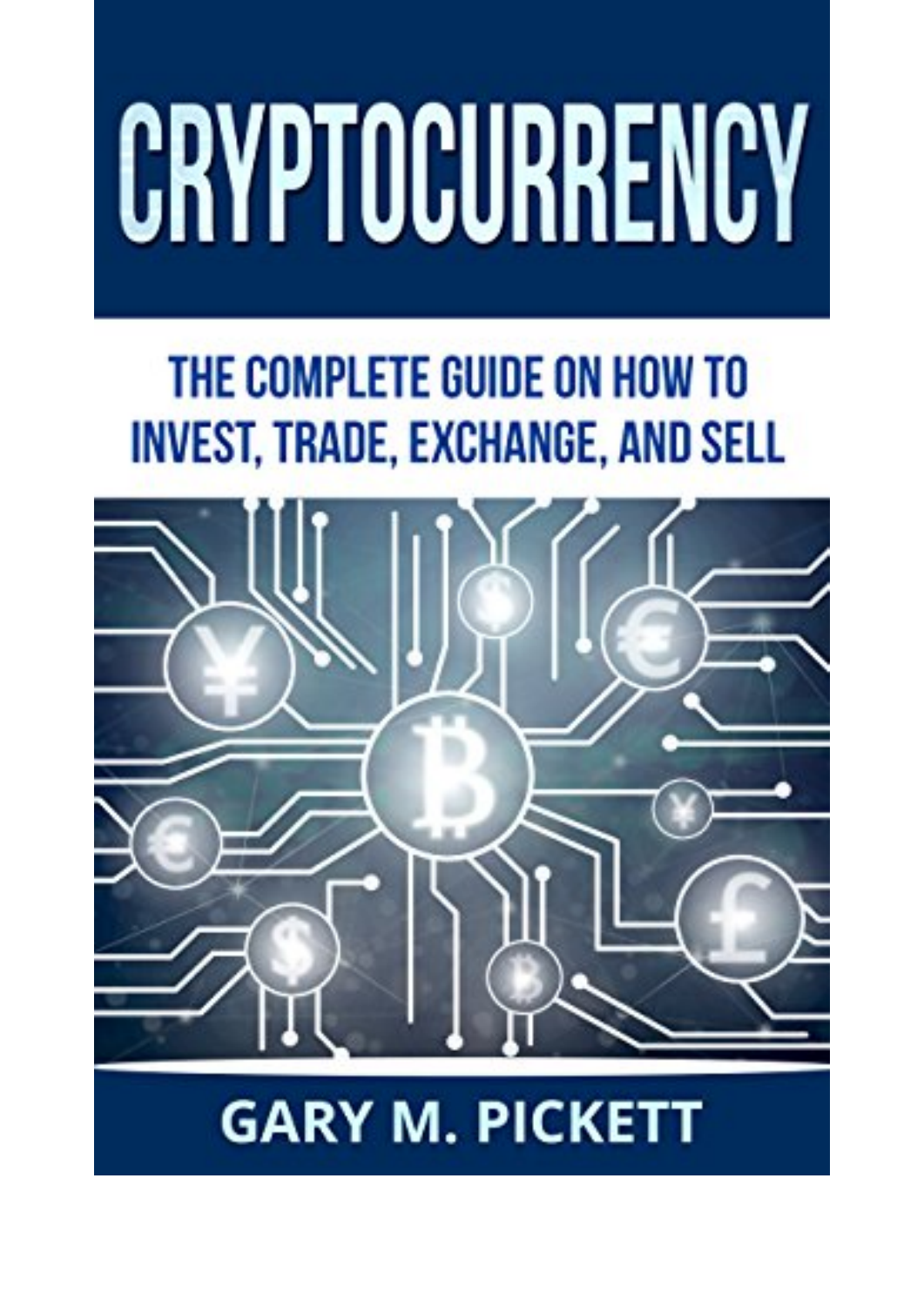*Gary Pickett*

**Cryptocurrency: The Complete Guide on How to Invest, Trade, Exchange, and Sell: Bitcoin, Litecoin, Ethereum, Block Chain, Alt Coin, and Mining (Bitcoin, ... Ethereum, Block Chain, Alt Coin, Mining)**

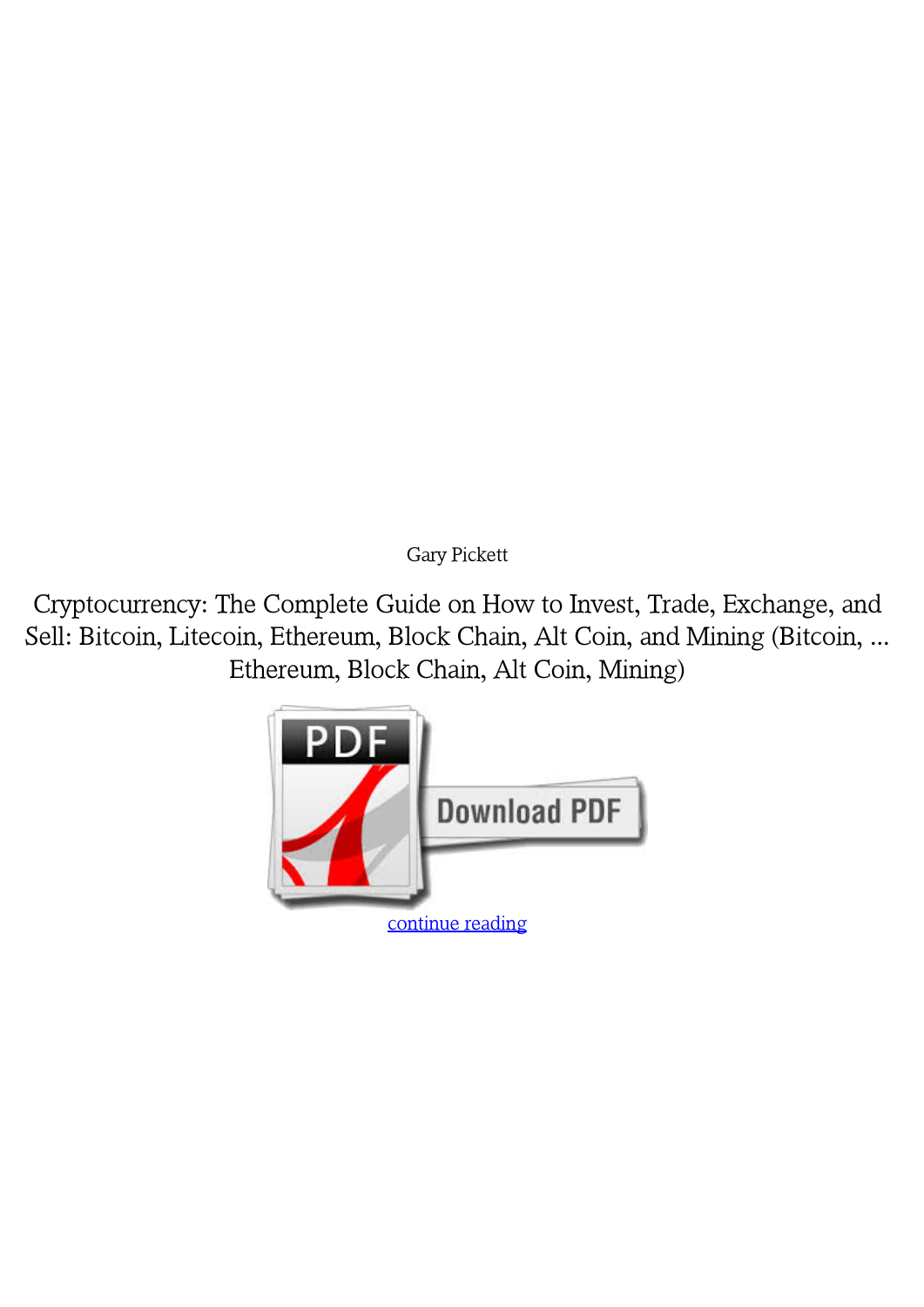Are you interested in trading in Cryptocurrencies?Here is a preview of what you would learnWhat cryptocurrency isBlock chain technologyBitcoin, altcoin, and walletsHow to get, trade, mine, and secureIf you want financial freedom purchase Cryptocurrency: THE ENTIRE Guide on how best to Invest, Trade, Exchange and Sell, and begin your trip of financial freedom today.The world of finance is changing forever.Would you like to know the very best investments and methods to offer in this exciting technology? Cryptocurrencies such as Bitcoin, Litecoin and Ethereum are forging ahead with exciting new ways to build wealth and prosper like never before.And they are not by yourself!There are now a lot more than 1300 Cryptocurrencies available to buy and the number continues to growNow, with Cryptocurrency: The Complete Guide on How to Invest, Trade, Exchange and Sell. You can find out ways to get in on this opportunity and arranged yourself up for financial abundance for a lifetime.Do you wish to place yourself up for financial abundance?



[continue reading](http://bit.ly/2Tge8Fv)